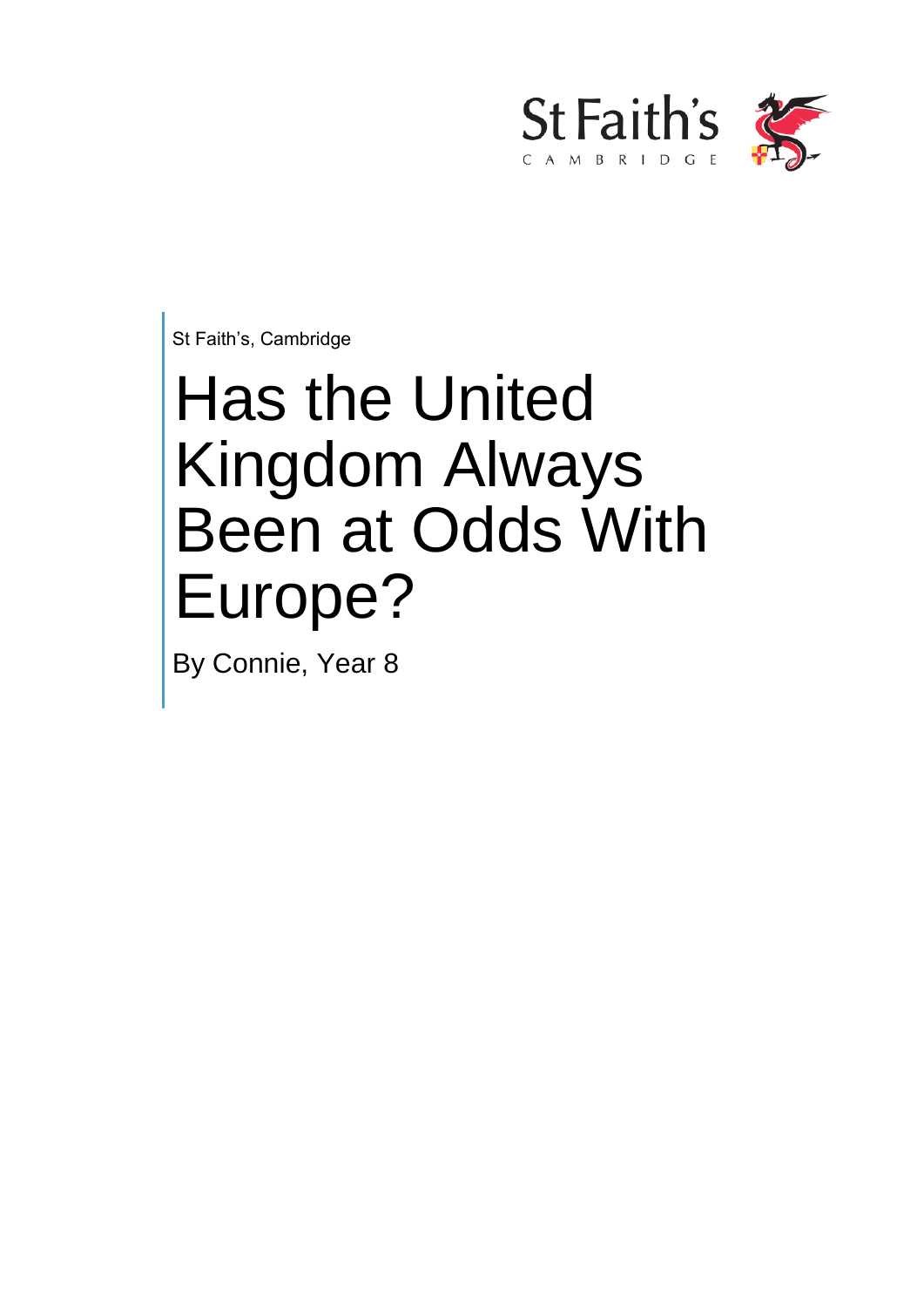## **Has the United Kingdom Always Been at Odds with Europe? By Connie**

In the present day, the United Kingdom's relationship with Europe is highly contested, and this essay will examine two millennia of history to consider to what extent this has always been the case. Wars, Religion and culture all play a major role in understanding this troubled relationship. This essay will argue that there have been almost constant disagreements, however, the countries of particular enmity and the points of dispute differ. Europe has had a huge impact on Britain's development. It has shaped its geography, language, culture, architecture and its way of thinking, from the Romans to the world wars to the European Union. However, the historical evidence in this essay illustrates the complexity of this unstable relationship. England, Scotland, Wales and Northern Ireland make up the United Kingdom today and this essay will refer to these countries collectively or separately as appropriate.

Wars have been very important in developing relationships between countries and in shaping the Europe that we know today. Many wars have divided European countries as they have fought both with and against each other. However, many of these alliances and indeed enemies have changed with each war. France has often been the United Kingdom's main adversary, with many conflicts occurring through the years, for example the Norman Conquest, the Hundred Years' War and the Napoleonic Wars.

William the Conqueror from Normandy, in Northern France, was the last enemy to successfully invade and conquer England in 1066. In the fourteenth century, Edward III of England wanted to be king of France and England. He started, what was to become the Hundred Years' War with France, in which the French eventually drove the English out of France. This war was also an early trade war, driven by high wool taxes and smuggling of wool to France. Napoleon also wanted to invade England in the early nineteenth century but England triumphed under Admiral Nelson at the battle of Trafalgar at sea and then under Wellington on land at the Battle of Waterloo. A London station and square was built as memorials and symbols of the newly united Europe. This lead to the founding of the Concert of Europe in order to resolve future conflicts peacefully. Britain soon lost interest and focussed on relationships with the rest of the world and of course the Empire. This reflects the current affairs of modern Europe and demonstrates the long troubled history of the United Kingdom's relationship with Europe.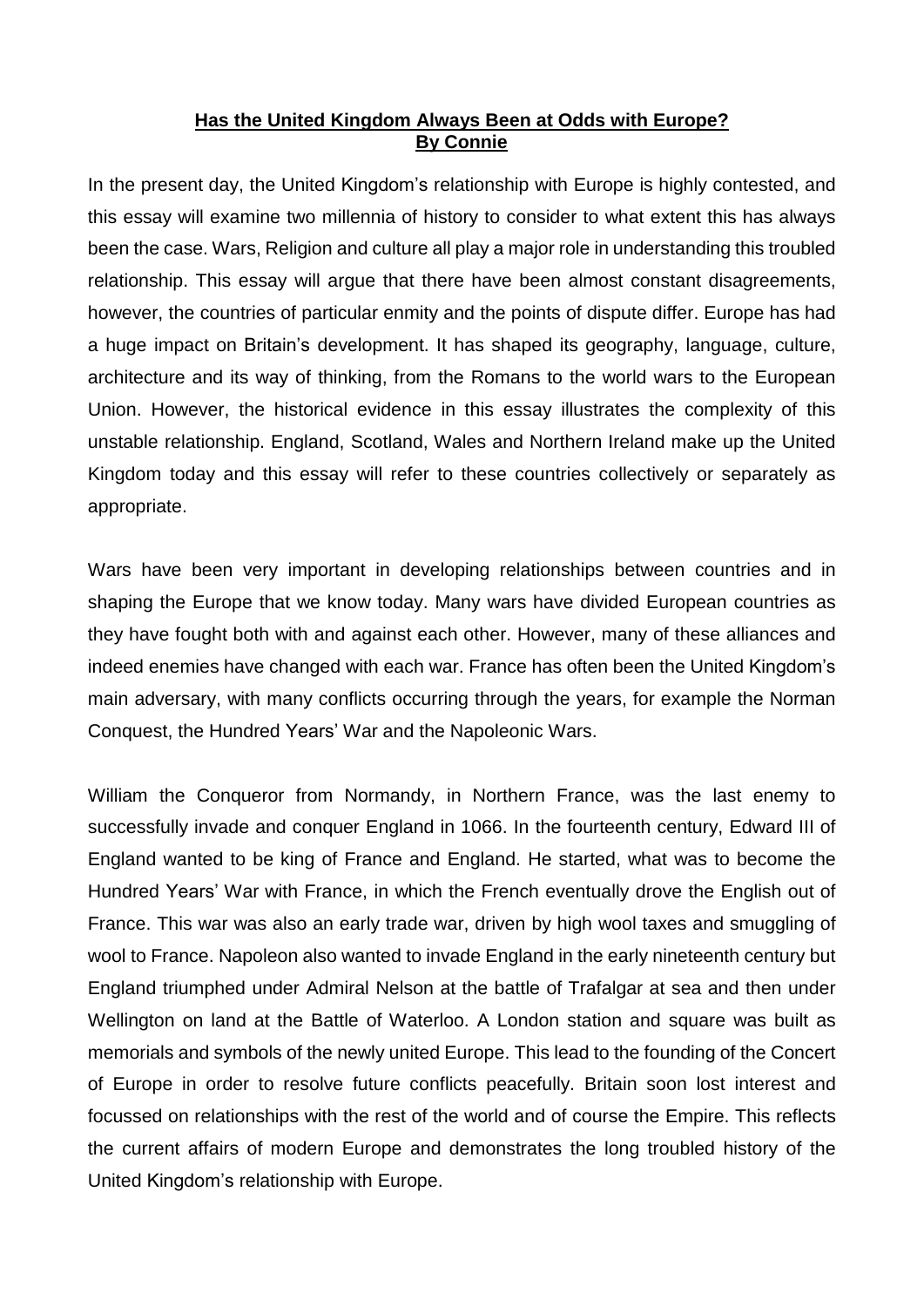However, in both World Wars, England and France were allies fighting together against Germany. The United Kingdom was at odds with Germany this time and not France. Similar alliances, formed with different countries at different times, have always been part of the United Kingdom's relationship with Europe. In the Seven Years' War, starting in 1756, Europe was split into two coalitions, but on this occasion it was England and Germany against France and Spain.

Furthermore, Great Britain has a history of European invasions which have largely benefited the nation, shaping and advancing it as a country. Firstly, the Celts arrived from Europe and introduced bronze and iron, as well as the wheel. The Romans also represent a very successful invasion of Great Britain by Europeans. Many would argue that this occupation and rule by the Romans was a very good thing, as there were great engineering and cultural advances and several centuries of stability with local traditions and customs blending with Roman culture. London started to thrive as a port during this period. Other Europeans then invaded Britain, the Angles, Saxons and Jutes from Germany and the Vikings from Scandinavia. These peoples were not as advanced as the Romans, and Britain went backwards, along with the rest of Europe and entered the Dark Ages. Furthermore, some invaders from Europe plundered the country such as the Saxons, Vikings and the Jutes. William the Conqueror is another example of a European invader harming Britain. His actions were ruthless and resulted in 100,000 citizens dying as he caused famine to set in.

Some European dynasties have made positive impacts in Britain. For example, the Romans and the Hanoverians from Germany during the Georgian period, who were made kings due to their Protestant faith. In addition, even the Vikings can be seen to have played a role in forming present day England, for example, many English words have their origins in Old Norse. This highlights how even 'negative' European pressures are still important to consider. Then later, the United Kingdom was formed, as England and Scotland rallied together against Louis XIV of France, again demonstrating the integration of British and European history.

Religion has been a huge influence in the relationship with Europe, and Christianity has both bound together and divided the countries of Europe. Christianity was introduced to England in 597 when Pope Gregory sent a monk called Augustine. He had seen two Angle slaves in Rome with such bright yellow hair that he thought they were angels and should therefore be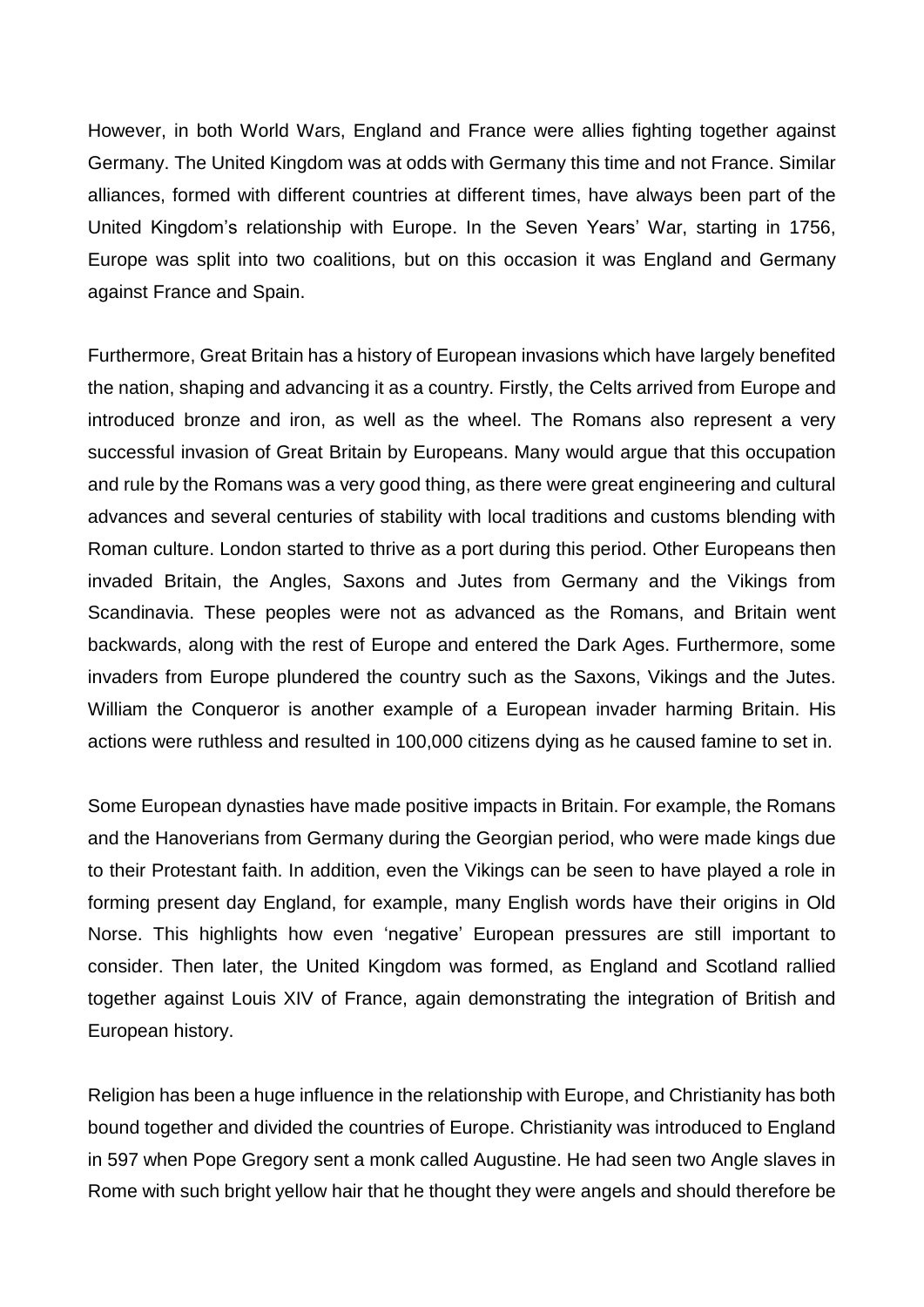Christian. With the introduction of the church in England came justice, law and learning. Augustine brought many books with him, including a Bible. The Pope was the head of the Catholic Church and had power and authority over much of Europe. During this period Britain established many centres of learning and schools, for example, Oxford and Cambridge, which are still of European and Worldwide importance for research and teaching today. Many churches and Cathedrals were also built, establishing new places of culture, art and learning.

This remained the case in Great Britain until the sixteenth Century, when Henry VIII was on the throne. Yet, in 1532, England parted from The Roman Catholic church which was prominent in most of Europe. This was the Reformation. This was a major point of separation with Europe and caused great difficulties with Catholic countries, especially Italy, France and Spain. These countries were angry that Henry made himself head of the church of England so that he could divorce his wife, a Spanish Princess. England was firmly at odds with Europe during this period. Religion continued to be key factor separating England from much of Europe, and in the 1700's Britain sought further differentiation and wanted to be the leader of Protestantism.

On the other hand, there has always been many similarities between Europe and Britain and clear benefits to close relationships. Connectivity exists in art, architecture, music, fashion and many other areas. England has gained many new ideas from its nearest neighbours to name only a few examples: the Palladian architecture style introduced from Italy by Andrea Palladio, which was particularly popular in the early eighteen century. The music of Ludwig Van Beethoven, this well-known German composer, brought his classical music to England in the nineteen century. In addition, the Italian painter Canaletto sold many of his paintings to Englishmen whilst they were on their grand tours of Europe. Finally, British pop music by artists such as Adele is widely listened to in Europe.

Trade has always been important with Europe, making us close allies, yet sometimes ripping us apart as it also caused wars, such as the Hundred Year' War as described above. Tradesmen have travelled across Europe using their skills. The Greeks and Phoenicians travelled to and from Britain to trade and probably introduced money to facilitate trading. The wool trade with Europe brought enormous wealth to Britain. British Roman pottery can be found throughout Europe indicating trading links during the Roman era. Another example are the Huguenots, who were expelled from France fro their Protestant faith and brought